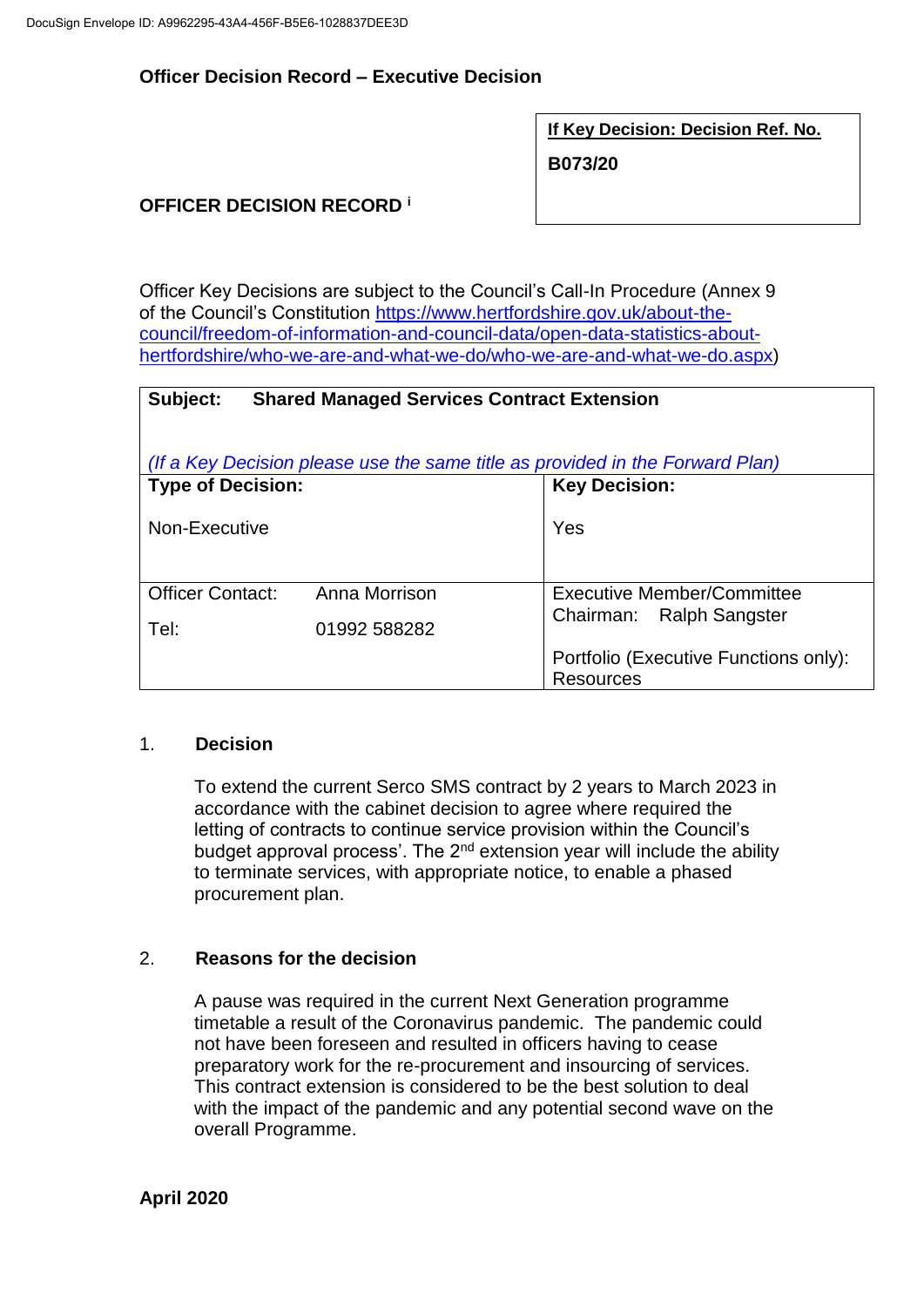# 3. **Alternative options considered and rejected**

Continuation with procurement and in-sourcing activity has been rejected for the reasons outlined above.

4. **Consultation** *(see Summary of Requirements below)*

**Was any Councillor consulted?** Yes

Ralph Sangster and Bob Deering

## **If yes:**

(a) Comments of Executive Member/Committee Chairman *(delete as applicable)*

No comments provided

(b) Comments of other consultees

N/A

## 5. **Any conflict of interest declared by a councillor who has been consulted in relation to the decision**

None

 *(If a Councillor declares a conflict of interest DO NOT PROCEED without seeking advice from Democratic Services or Legal Services).* 

## 6. **Following consultation with the Executive Member/Committee Chairman, I am proceeding with the proposed decision.**

|      | ∘DocuSigned by:     |
|------|---------------------|
| Sint | scott Crudgington   |
|      | $-03$ AF6BA230E347A |

Title: Director of Resources Date:

22-Sep-2020

Copies of record to:

- All consultees
- hard & electronic copy (if required to be made available for public inspection) to Democratic Services Manager - Room 213 County Hall.<sup>ii</sup>

**April 2020**